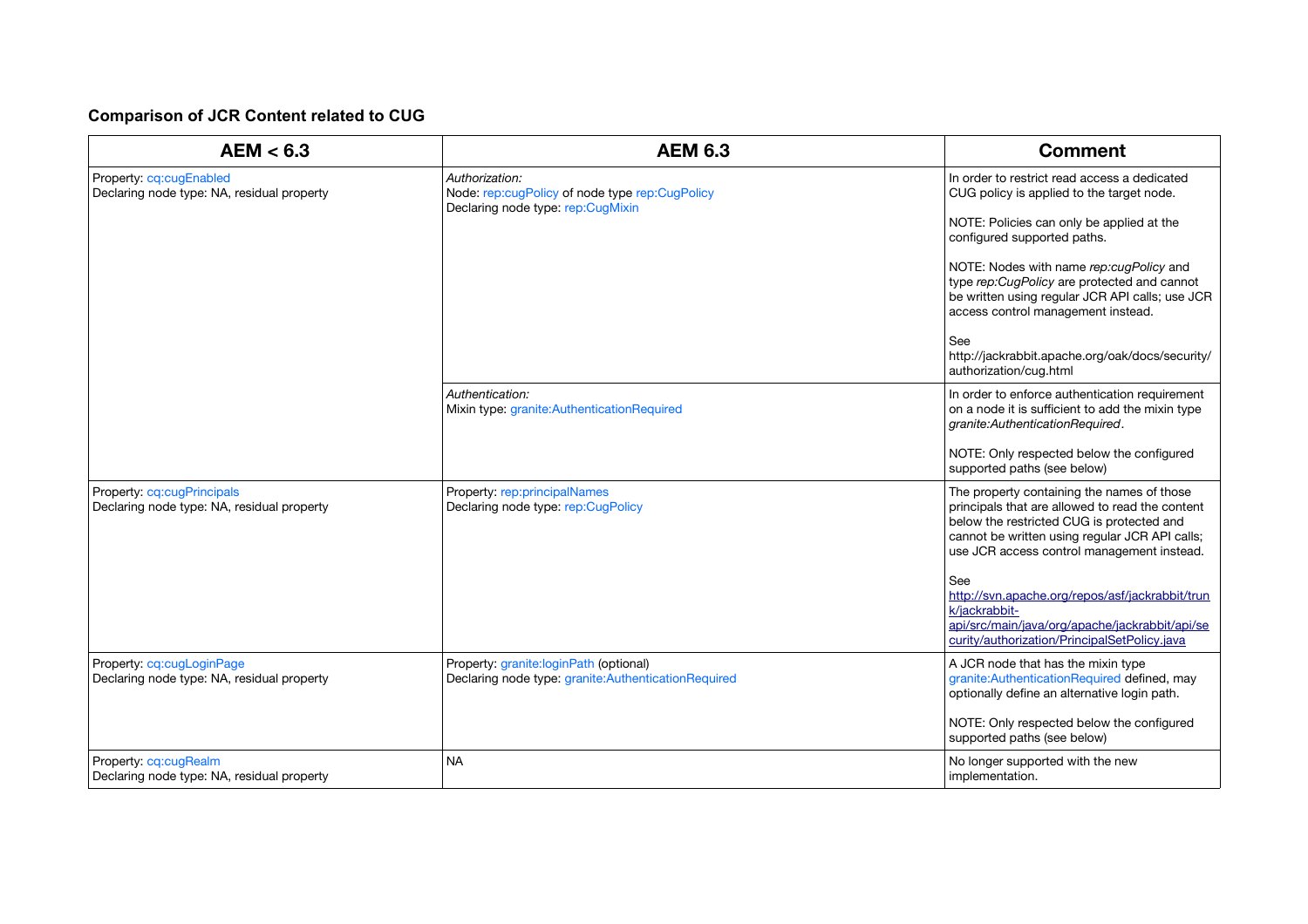## **Comparison of OSGi Services**

| AEM < 6.3                                                                                         | <b>AEM 6.3</b>                                                                                                                                                                      | <b>Comment</b>                                                                                                                                                                                                                                                                                                                                              |
|---------------------------------------------------------------------------------------------------|-------------------------------------------------------------------------------------------------------------------------------------------------------------------------------------|-------------------------------------------------------------------------------------------------------------------------------------------------------------------------------------------------------------------------------------------------------------------------------------------------------------------------------------------------------------|
| Label: Adobe Granite Closed User Group (CUG) Support<br>Name: com.day.cq.auth.impl.CugSupportImpl | Label: Apache Jackrabbit Oak CUG Configuration<br>Name: org.apache.jackrabbit.oak.spi.security.authorization.cug.impl.CugConfiguration<br>ConfigurationPolicy = REQUIRED            | Configuration of the CUG authorization and<br>enable/disable the evaluation.                                                                                                                                                                                                                                                                                |
|                                                                                                   | Label: Apache Jackrabbit Oak CUG Exclude List<br>Name: org.apache.jackrabbit.oak.spi.security.authorization.cug.impl.CugExcludeImpl<br>ConfigurationPolicy = REQUIRED               | Service to configure exclusion list of principals<br>which should not be affected by the CUG<br>authorization.                                                                                                                                                                                                                                              |
|                                                                                                   |                                                                                                                                                                                     | NOTE: If the CugExclude Impl is not configured<br>the CugConfiguration will fallback to a default.                                                                                                                                                                                                                                                          |
|                                                                                                   |                                                                                                                                                                                     | NOTE: It is possible to plug a custom<br>CugExclude implementation in case of special<br>needs.                                                                                                                                                                                                                                                             |
|                                                                                                   | Name: com.adobe.granite.auth.requirement.impl.RequirementService                                                                                                                    | OSGi component implementing<br>LoginPathProvider that exposes a matching<br>login path to the LoginSelectorHandler. It has a<br>mandatory reference to a RequirementHandler<br>which is used to register the observer that<br>listens to changed auth requirements stored in<br>the content by the means of<br>granite: Authentication Required mixin type. |
|                                                                                                   | Label: Adobe Granite Authentication Requirement and Login Path Handler<br>Name: com.adobe.granite.auth.requirement.impl.DefaultRequirementHandler<br>ConfigurationPolicy = REQUIRED | OSGi component implementing<br>RequirementHandler that notifies the<br>SlingAuthenticator about changes to auth-<br>requirements.<br>As configuration policy for this component is<br>REQUIRE it will only be activated if a set of<br>supported paths is specified. Enabling the<br>service will launch the RequirementService.                            |

## **Comparison of OSGi Configuration**

| AEM < 6.3                                                                                         | <b>AEM 6.3</b>                                                                                                                         | <b>Comment</b> |
|---------------------------------------------------------------------------------------------------|----------------------------------------------------------------------------------------------------------------------------------------|----------------|
| Label: Adobe Granite Closed User Group (CUG) Support<br>Name: com.day.cq.auth.impl.CugSupportImpl | Label: Apache Jackrabbit Oak CUG Configuration<br>Name: org.apache.jackrabbit.oak.spi.security.authorization.cug.impl.CugConfiguration |                |
| Name: cug.enabled<br>Label: Enable CUG Roots                                                      | Name: cugEnabled<br>Label: CUG Evaluation Enabled                                                                                      |                |
| default: false, enabled in 6.2 publish                                                            | $default = false$ , enabled in 6.3 publish                                                                                             |                |